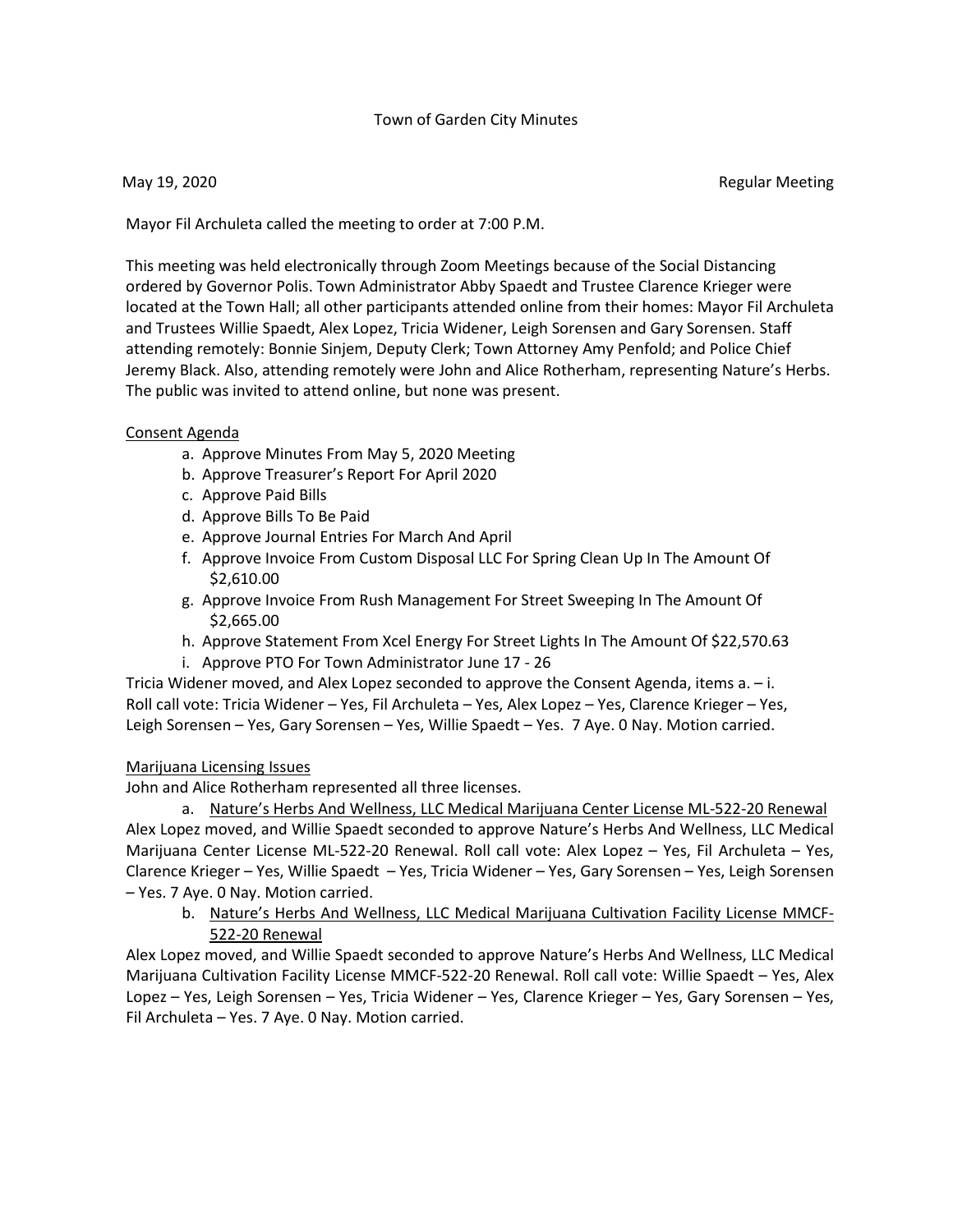# c. Nature's Kitchen, LLC Medical Marijuana Products Manufacturer License MMPM-522-20 Renewal

Leigh Sorensen moved, and Tricia Widener seconded to approve Nature's Kitchen, LLC Medical Marijuana Products Manufacturer License MMPM-522-20 Renewal. Roll call vote: Fil Archuleta – Yes, Alex Lopez – Yes, Gary Sorensen – Yes, Tricia Widener – Yes, Leigh Sorensen – Yes, Willie Spaedt – Yes, Clarence Krieger – Yes. 7 Aye. 0 Nay. Motion carried.

Approve Resolution 12-2020 A Resolution Extending The Hours Of Medical And Retail Marijuana Establishments Temporarily While Social Distancing Requirements Are In Effect

Tricia Widener moved, and Willie Spaedt seconded to Approve Resolution 12-2020 A Resolution Extending The Hours Of Medical And Retail Marijuana Establishments Temporarily While Social Distancing Requirements Are In Effect. Roll call vote: Leigh Sorensen – Yes, Clarence Krieger – Yes, Alex Lopez – Yes, Tricia Widener – Yes, Willie Spaedt – Yes, Gary Sorensen – Yes, Fil Archuleta – No. 6 Aye. 1 Nay. Motion carried.

### Approve ACM Engagement Letter

Alex Lopez moved, and Willie Spaedt seconded to Approve the ACM Engagement Letter. Roll call vote: Tricia Widener – Yes, Willie Spaedt – Yes, Fil Archuleta – Yes, Alex Lopez – Yes, Gary Sorensen – Yes, Leigh Sorensen – Yes, Clarence Krieger – Yes. 7 Aye. 0 Nay. Motion carried.

## Consider Bids For Settlement Repair On 6th Avenue Lane

Willie Spaedt moved, and Alex Lopez seconded to approve the bid from Naranjo Civil Constructors for settlement repair on  $6<sup>th</sup>$  Avenue Lane for the amount of \$14,539.00. Roll call vote: Gary Sorensen – Yes, Willie Spaedt – Yes, Alex Lopez – Yes, Clarence Krieger – Yes, Tricia Widener – Yes, Fil Archuleta – Yes, Leigh Sorensen – Yes. 7 Aye. 0 Nay. Motion carried.

### Consider Weld County HUD IGA For Community Development Block Grant Program

Alex Lopez moved, and Leigh Sorensen seconded to approve the Weld County HUD IGA For Community Development Block Grant Program. Roll call vote: Clarence Krieger – Yes, Willie Spaedt – Yes, Leigh Sorensen – Yes, Tricia Widener – Yes, Gary Sorensen – Yes, Fil Archuleta – Yes, Alex Lopez – Yes. 7 Aye. 0 Nay. Motion carried.

### Consider Canceling Movie Night In June Or For Entire Summer

Willie Spaedt moved, and Clarence Krieger seconded to cancel Movie Nights for the Summer of 2020 because of Social Distancing requirements. Roll call vote: Leigh Sorensen – Yes, Clarence Krieger – Yes, Alex Lopez – Yes, Tricia Widener – Yes, Willie Spaedt – Yes, Gary Sorensen – Yes, Fil Archuleta – Yes. 7 Aye. 0 Nay. Motion carried.

### Weld County Referral RES20-0003

Alex Lopez moved, and Tricia Widener seconded to vote 'no conflicts with our interests' on Weld County Referral RES20-0003. Roll call vote: Fil Archuleta – Yes, Gary Sorensen – Yes, Clarence Krieger – Yes, Willie Spaedt – Yes, Alex Lopez – Yes, Tricia Widener – Yes, Leigh Sorensen – Yes. 7 Aye. 0 Nay. Motion carried.